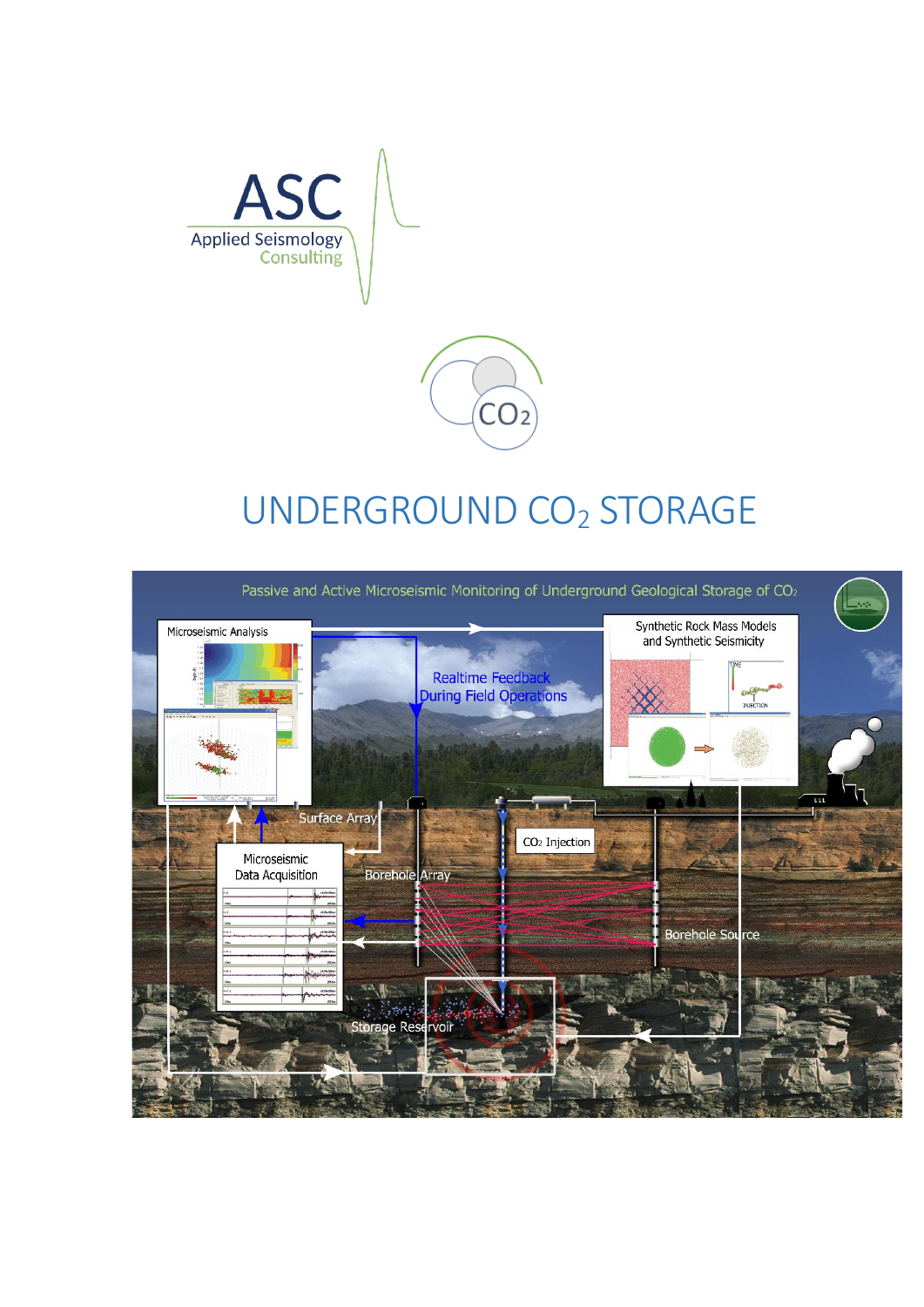



The objective of reducing the total  $CO<sub>2</sub>$  emissions in short and medium term requires the safe disposal of  $CO<sub>2</sub>$  separated and compressed to a sub-critical state from single point high producers (e.g. fossil power generation stations or metals and cement processing plants). A proposed solution for the permanent disposal of the compressed gas is its geological storage in deep saline aquifers, oil and gas reservoirs or deep unmineable coal seams. It is crucial for the operational implementation of this solution to be able to assess the integrity of the geological reservoir before, during and following the injection of the gas.

 $CO<sub>2</sub>$  is currently used as a flooding medium for enhanced oil and natural gas recovery and used to form emulsions used as acidizing systems for well stimulation in depleted oil bearing reservoirs. Microseismic monitoring is routinely used in hydraulic fracturing stimulation campaigns for the petroleum and geothermal industries as a means to map the growth of the induced fracture network and the connectivity between different geological units and to evaluate the changes in the fluid conductivity properties of the reservoir rock induced by the hydraulic fracturing.

ASC has been involved in the monitoring, post-processing and quality assurance of enhanced oil recovery projects using single and multi-stage hydraulic fracturing and has pioneered the application of microseismic monitoring to commercial enhanced geothermal systems.

As in the case of well stimulation for oil and gas production, microseismic monitoring can provide a unique approach for the monitoring of the integrity of the reservoir rock subject to changes in local stresses and pore pressure induced by the injection of the compressed CO2. The injection of pressurised gas can cause two different effects that significantly impact the capability of the reservoir to safely isolate the disposed gas:

- 1. induce shearing on pre-existing fractures causing displacement of the joints, so that asperities open up the fracture network creating paths for fluid migration;
- 2. induce extension of existing fractures or opening of new ones, creating an increased fracture network with potential enhancement of connectivity and increased permeability.

ASC partnered with Avalon Science Ltd, a leading downhole monitoring provider, in two publicly funded research projects with the objective of developing microseismic monitoring tools for low signal-to-noise environments and producing a combined processing and numerical modelling tool for monitoring the integrity of storage reservoirs and interpreting changes in permeability and integrity induced during gas injection. The tools combined passive and active microseismic monitoring with numerical geomechanical models. capability for interpreting fracture diagnostics from microseismic source mechanics in a feedback loop between observed and simulated data.

ASC provides the following services to the energy industry focused on monitoring the effectiveness of underground gas storage operations:

- Site characterisation of existing active fractures within potential storage reservoirs
- Design and optimisation of seismic monitoring arrays.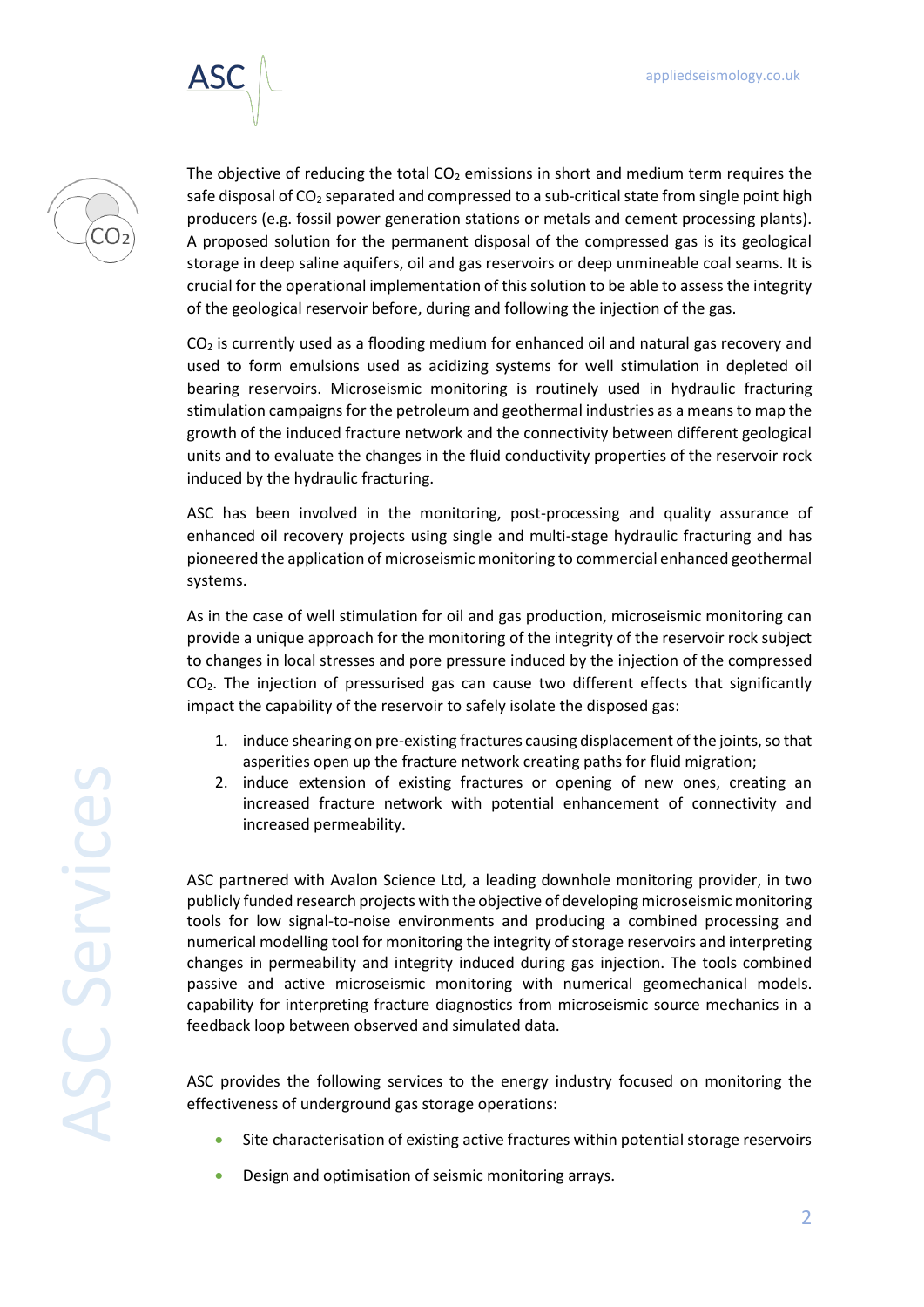

- Real-time processing of microseismic data to provide feed-back of information to engineers on potential damage to reservoir bounds and cap rock that may affect its confining properties or can map injection paths in a treatment field. Assessment of reservoir integrity and containment effectiveness during injection
- Post-analysis of reservoir containment effectiveness.
- Delineation of potential breakthrough and communication with active fault structures.
- Fracture mapping to provide information on feasibility of target volumes for new development wells.
- Correlation with predictive numerical models for feedback on future site development
- In-depth understanding of fracture mechanisms through the integration of acquired data and "Synthetic Rock Mass" models built with Itasca's Particle Fluid Code (PFC) and site-scale degradation models.
- Acquisition system-independent seismic processing software for automatic, realtime processing of induced seismicity.
- Fully-featured microseismic training courses focussed on the principles behind the technology, processing algorithms and hands-on experience of using processing software.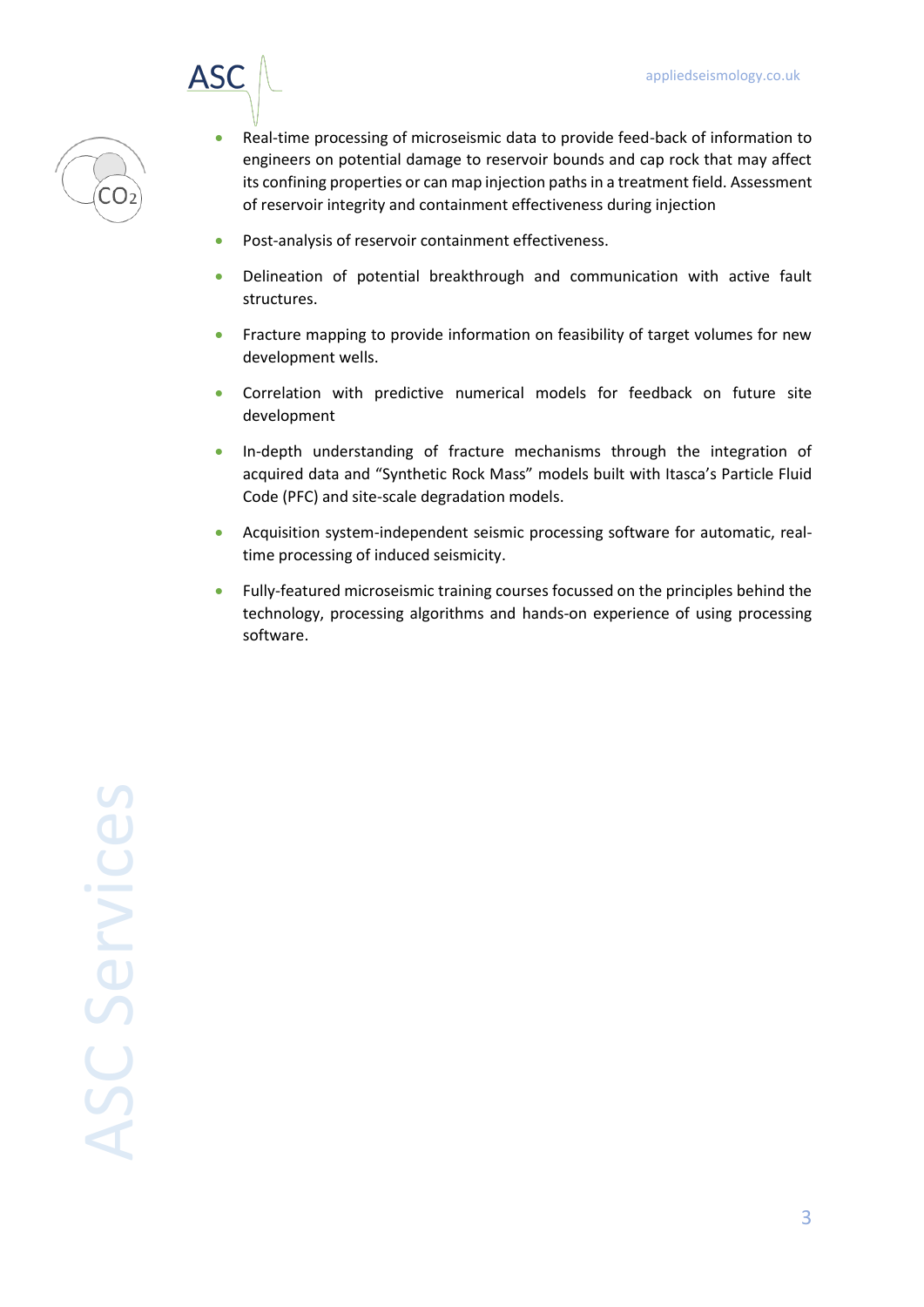



# Case Studies

#### Development of Microseismic Tools for Post-Injection Monitoring of Containment Efficiency of Underground Carbon Storage

ASC partnered with Avalon Sciences Ltd. in a design study leading to the integration of hardware and software tools for effective MS monitoring in the new market of safe geological containment of CO2. Specifically, addressed the need to monitor using tools that can be deployed for long periods of time and without the need of a deep monitoring borehole in the neighbourhood of the injection well. Under these conditions, new signal processing techniques are required in order to enhance the signal and mitigate background noise.

The result was a monitoring product combining high-gain, low-noise surface acquisition tools and processing software to monitor deep reservoirs using shallow monitoring arrays.

The project examined the signature of a  $CO<sub>2</sub>$  plume surveyed by active seismic shots and the use of surface and noise sources for monitoring changes in the position of the  $CO<sub>2</sub>$  postinjection.

The interpretation of the changes observed from active surveys were completed through the construction of forward numerical models that realistically reproduced the effect of changes in pore pressure, fracture development and  $CO<sub>2</sub>$  content on the transmission of acoustic waves.

During this project, a method for locating microseismic events without phase picking was developed and tested.

Cross-correlation based travel-time picking for passive seismic imaging was also developed and tested.

Honouring the coupling between the event location and the velocity model, passive imaging can provide a more realistic image of the rock velocity structure, its time-lapse variation and more accurately locate events.

In this test, due to the lack of vertical constraint, the recovered depth of each source may be at a relatively large distance from its true position. Therefore, in order to have the passive imaging technique work for surface monitoring survey, extra constraints such as the borehole monitoring geophones were included.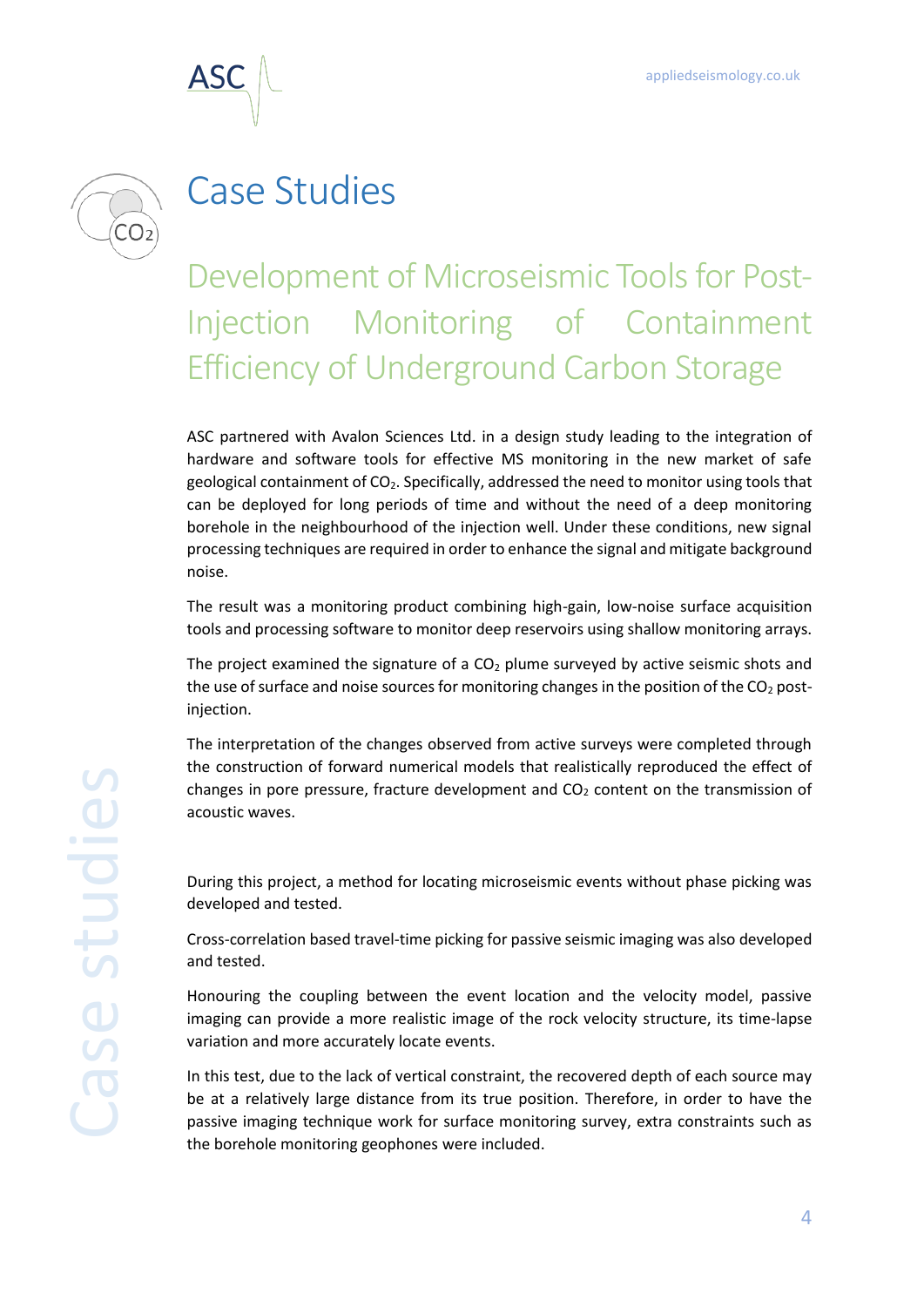



*Figure 1: Measured velocities at a) the initial stage before the CO<sup>2</sup> injection when the source function was applied at the source (0, -280), b) at stage 1 and c) at stage 2. The units for the X- and Y-axes are in metres while the units for the colour bar are m·s -1 .*



*Figure 2: Locations of 176 events (a,b,c) compared with the modelled 200 events (d,e,f). Figure (a,d), (b,e), and (c,f) are viewing towards north, east, and downwards, respectively. In general, the automated location method recovers 88% of the true events.*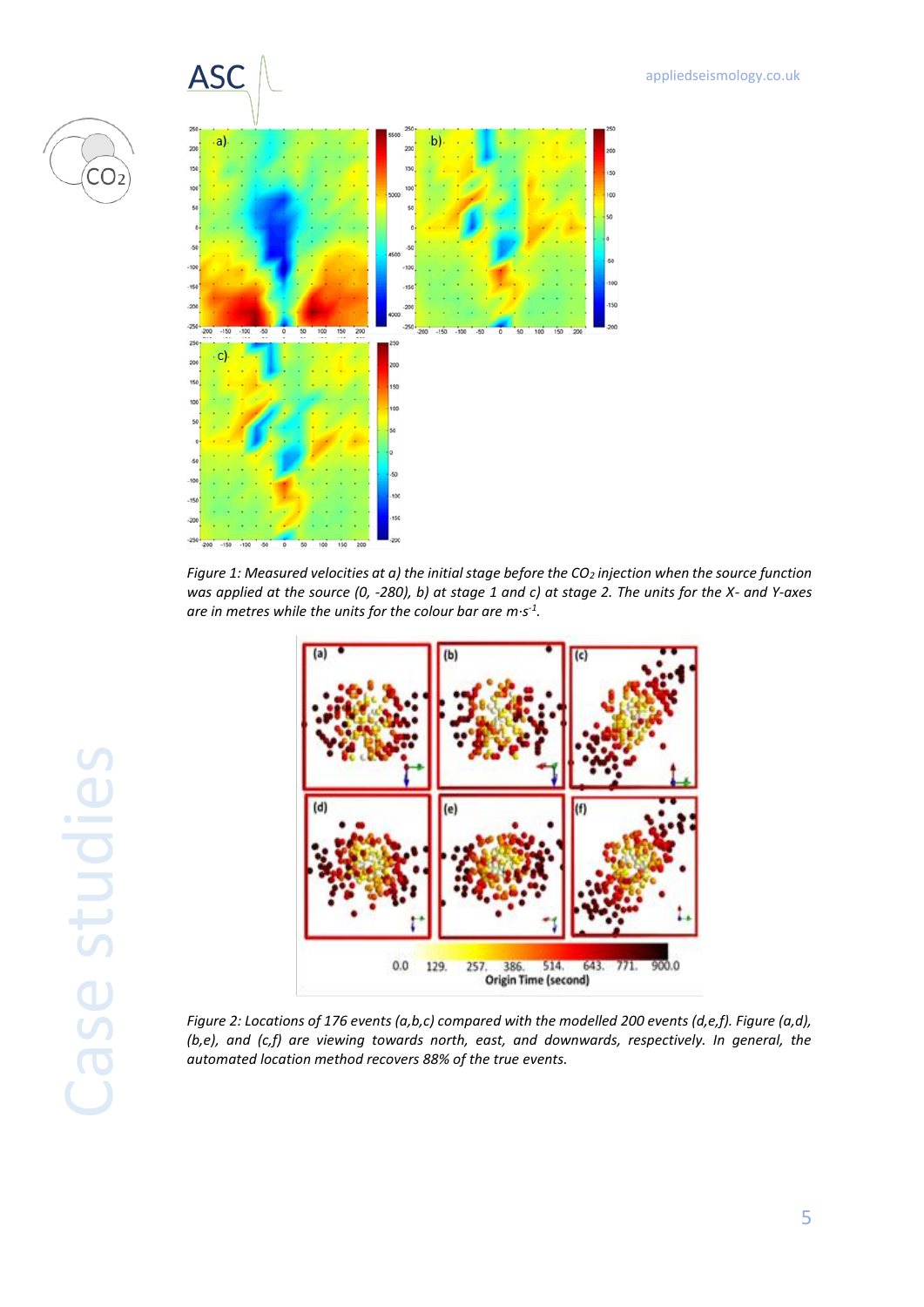appliedseismology.co.uk



 $CO<sub>2</sub>$ 



# **Innovate UK**



6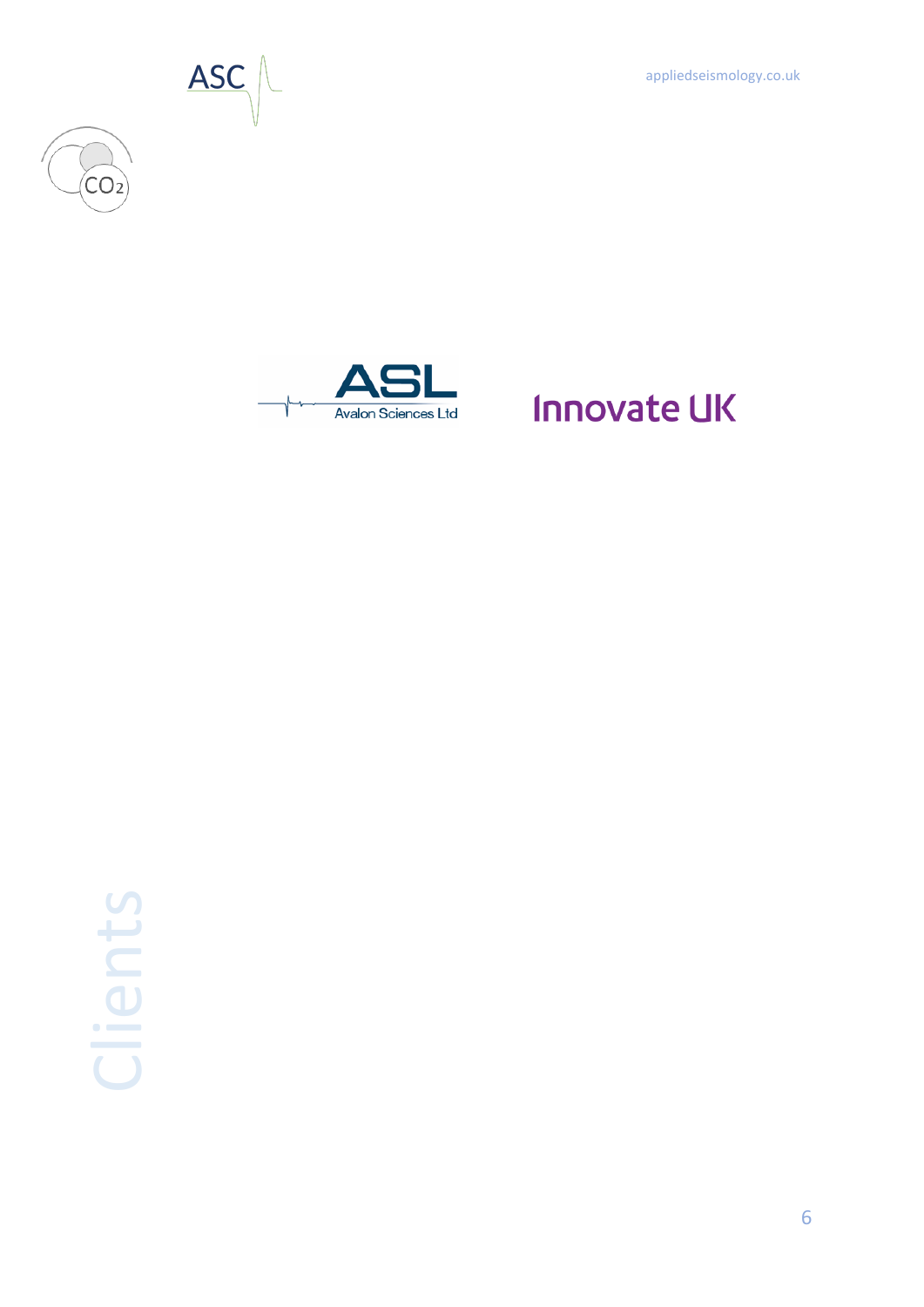



#### Publications

- Zhao, X.P., Reyes-Montes, J.M., and Young, R.P. (2013) 'Time-lapse velocities for locations of microseismic events - A numerical example'. *Proceedings 75th EAGE Conference and Exhibition* London, UK, 10-13 June 2013.
- Zhao, X.P., Reyes-Montes, J.M., Katsaga, T. and Young, R.P. (2011) 'Numerical Modelling of Microseismicity Induced by CO2 Injection'. *Proceedings of the 73rd EAGE Conference*. 23-26 May, 2011, Vienna.
- Young, R.P., Zhao, X.P., Reyes-Montes, J.M. and Wills, W. (2011) 'Optimising Monitoring Sensitivity and Prediction Modelling for Microseismic Technologies in Underground Carbon Storage'. In *Proceedings, ISRM Congress (Beijing, China*).
- Pettitt, W.S., Reyes-Montes, J.M., Hemmings, B., Hughes, E. and Young, R.P. (2009) 'Using Continuous Microseismic Records for Hydrofracture Diagnostics and Mechanics'. In *Proceedings, SEG International Exposition and 79th Annual Meeting, Houston, October 2009*, pp. 1542 -1546.

**anolications** Publications